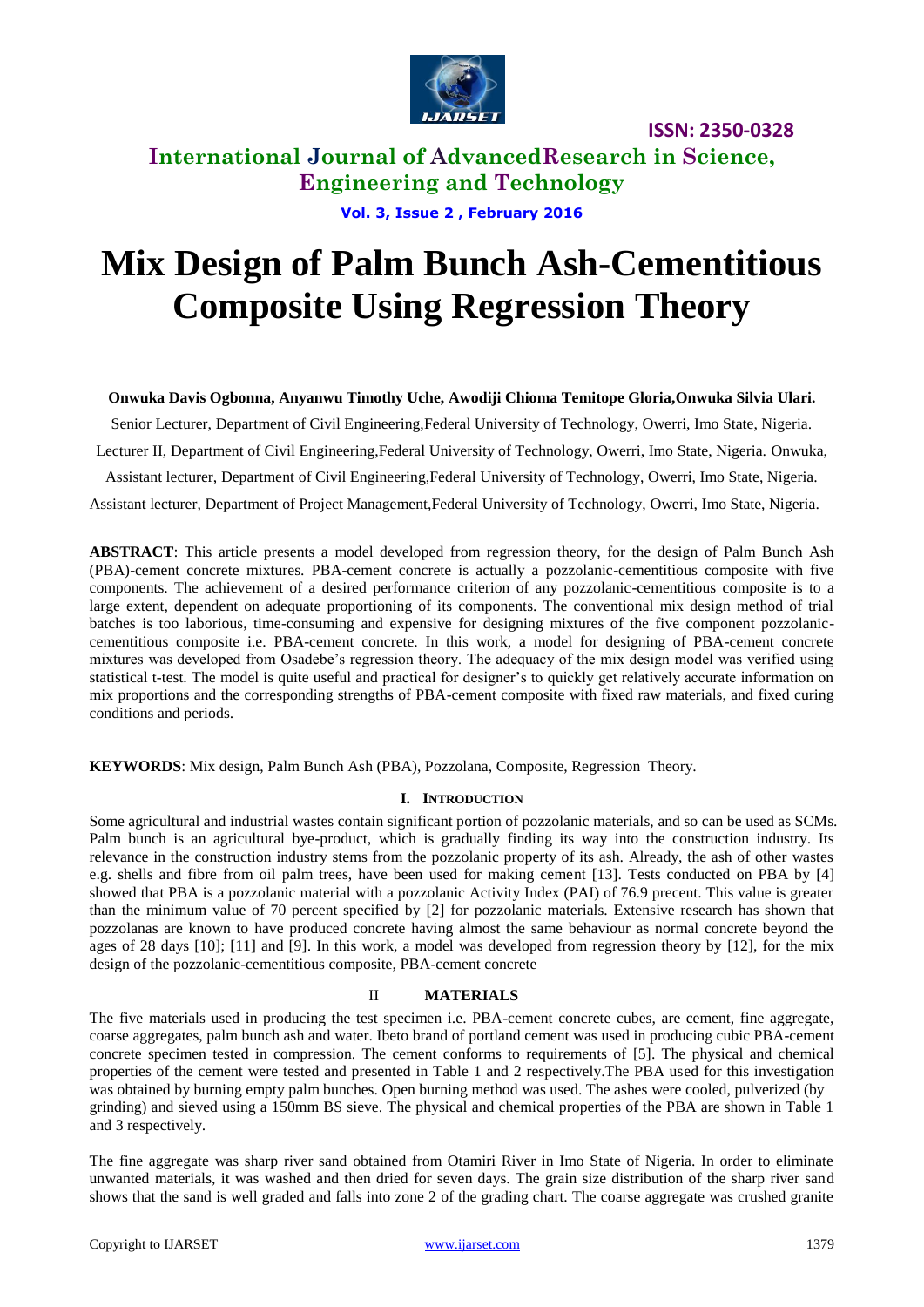

## **International Journal of AdvancedResearch in Science, Engineering and Technology**

### **Vol. 3, Issue 2 , February 2016**

rock (chippings) sourced from Ishiagu quarry site in Ebonyi State of Nigeria. The maximum size of the coarse aggregate is 20mm. Piped municipal water supply conforming to [8] was used for the production of the PBA-cement concrete cubes. Initial and final setting times are given in Table 8. The mix proportions of these constituent materials of concrete are shown in Table 4.

### **TABLE 1: PHYSICAL PROPERTIES OF IBETO CEMENT AND PALM BUNCH ASH.**

| <b>Properties</b>          | <b>Values</b>             |
|----------------------------|---------------------------|
| Moisture content           | 0.003                     |
| Specific gravity           | 3.16                      |
| Finess                     | 190 plus                  |
| рH                         | 9.25                      |
|                            | PALM BUNCH ASH            |
| Water Absorption           | 79.31%                    |
| <b>Bulk</b> density        | $2334$ Kg/m <sup>3</sup>  |
| Apparent porosity          | 91.96%                    |
| Shrinkage                  | 2.63%                     |
| Modulus of plasticity      | 2.64                      |
| Modulus of rupture         | $9.40$ Kg/cm <sup>3</sup> |
| Specific gravity           | 2.26                      |
| $<$ 150 $\mu$ m grain size | 100%                      |
| $<$ 38 $\mu$ m grain size  | 5%                        |

Source: http:/OPFA concrete properties.org

### **TABLE 2: CHEMICAL COMPOSITION OF IBETO CEMENT**

| S/No  | Oxides                                       | <b>Mass Fraction %</b> |
|-------|----------------------------------------------|------------------------|
|       | Alumina $(Al_2O_3)$                          | 6.04                   |
| ◠     | Lime $(CaO)$                                 | 67.53                  |
|       | Silicate $(SiO2)$                            | 20.41                  |
|       | Magnesium Oxide                              | 1.30                   |
|       | Iron Oxide (Fe <sub>2</sub> O <sub>3</sub> ) | 2.29                   |
| 6     | Potassium Oxide $(K_2O)$                     | 0.83                   |
|       | Sodium oxide $(Na2O)$                        | 0.25                   |
|       | Titanium Oxide                               | 0.20                   |
|       | Loss on Ignition                             | 2.62                   |
| Total |                                              | 98.85                  |

Source: Project development institute (PRODA) Emene.

### **TABLE 3: CHEMICAL COMPOSITION OF PALM BUNCH ASH (PBA)**

| S/No  | Oxide                             | Percentage Mass (%) |
|-------|-----------------------------------|---------------------|
|       | Silicate $(SiO2)$                 | 48.65               |
|       | Alumina $(Al_2O_3)$               | 2.52                |
|       | Iron oxide $(Fe2O3)$              | 3.62                |
| 4     | Lime $(CaO)$                      | 14.02               |
|       | Magnesium oxide (MgO)             | 6.13                |
| 6     | Potassium Oxide $(K2O)$           | 17.55               |
|       | Manganese $(MnO2)$                | 0.37                |
| 8     | Sulphate $(SO2)$                  | 2.49                |
| Q     | Titanium Oxide TiO <sub>2</sub> ) | 0.34                |
| 10    | Phosphorous $(P_2O_5)$            | 3.40                |
| 11    | Loss on ignition (LOI)            | 0.13                |
| Total |                                   | 100%                |

Source: http://OPFAConcrete properties.org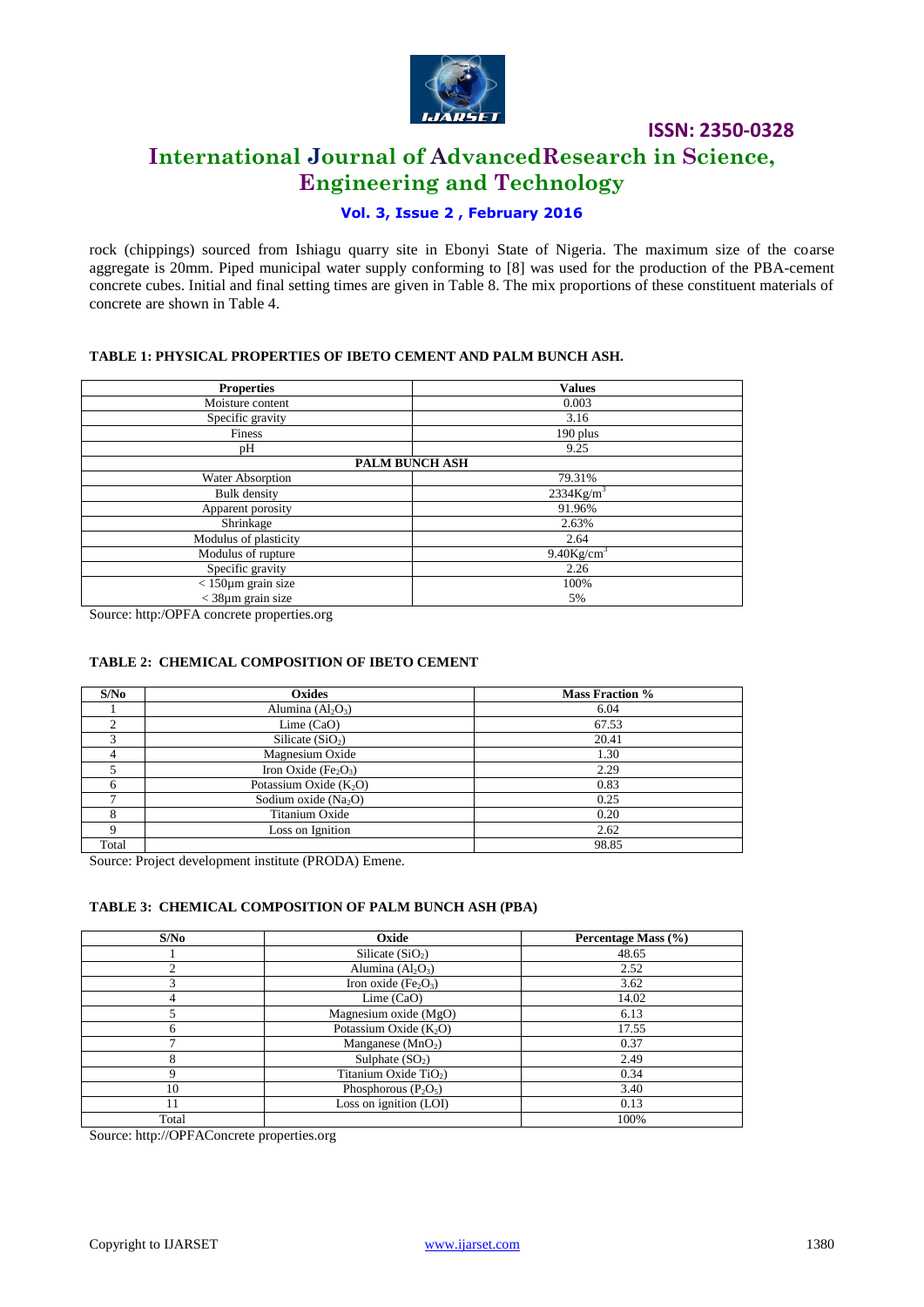

## **International Journal of AdvancedResearch in Science, Engineering and Technology**

### **Vol. 3, Issue 2 , February 2016**

### **TABLE 4: MIX PROPORTION OF CONSTITUENT MATERIALS USED IN PRODUCING THE CONCRETE BEAMS**

| Point of        |          | Water- |               |            |                |                          |
|-----------------|----------|--------|---------------|------------|----------------|--------------------------|
| observation     | Mix No.  | cement | <b>Cement</b> | <b>PBA</b> | Sand           | <b>Granite chippings</b> |
|                 |          | ratio  |               |            |                |                          |
| -1              | $Mix-01$ | 0.62   | 0.95          | 0.05       | $\overline{2}$ | 4                        |
| $\overline{2}$  | $Mix-02$ | 0.59   | 0.90          | 0.1        | $\mathfrak{D}$ | 3                        |
| 3               | $Mix-03$ | 0.57   | 0.85          | 0.15       | 1.5            | 3                        |
| $\overline{4}$  | $Mix-04$ | 0.55   | 0.80          | 0.20       | 1.3            | 2.4                      |
| $\overline{5}$  | $Mix-05$ | 0.5    | 0.75          | 0.25       | 1.5            | $\overline{2}$           |
| 12              | $Mix-06$ | 0.605  | 0.925         | 0.075      | $\overline{2}$ | 3.5                      |
| 13              | $Mix-07$ | 0.595  | 0.9           | 0.1        | 1.75           | 3.5                      |
| 14              | $Mix-08$ | 0.585  | 0.875         | 0.125      | 1.65           | 3.2                      |
| 15              | $Mix-09$ | 0.56   | 0.85          | 0.15       | 1.75           | 3                        |
| $23\,$          | $Mix-10$ | 0.58   | 0.875         | 0.125      | 1.75           | 3                        |
| 24              | $Mix-11$ | 0.570  | 0.85          | 0.15       | 1.65           | 2.7                      |
| 25              | $Mix-12$ | 0.545  | 0.825         | 0.175      | 1.75           | 2.5                      |
| 34              | $Mix-13$ | 0.56   | 0.825         | 0.175      | /1.4           | 2.7                      |
| 35              | $Mix-14$ | 0.535  | 0.80          | 0.20       | 1.5            | 2.5                      |
| 45              | $Mix-15$ | 0.525  | 0.775         | 0.225      | 1.4            | 2.2                      |
| $\overline{C1}$ | $Mix-16$ | 0.5933 | 0.9           | 0.1        | 1.8333         | 3.333                    |
| C <sub>2</sub>  | $Mix-17$ | 0.5867 | 0.833         | 0.1167     | 1.766          | 3.133                    |
| C <sub>3</sub>  | $Mix-18$ | 0.5567 | 0.8           | 0.1167     | 1.60           | 2.80                     |
| C <sub>4</sub>  | $Mix-19$ | 0.565  | 0.868         | 0.15       | 1.70           | 2.85                     |
| C <sub>5</sub>  | $Mix-20$ | 0.58   | 0.868         | 0.12       | 1.80           | 3.2                      |
| C <sub>6</sub>  | $Mix-21$ | 0.573  | 0.875         | 0.1325     | 1.75           | 3.1                      |
| C7              | $Mix-22$ | 0.5825 | 0.860         | 0.125      | 1.70           | 3.1                      |
| C8              | $Mix-23$ | 0.571  | 0.875         | 0.14       | 1.71           | 2.98                     |
| C9              | $Mix-24$ | 0.56   | 0.85          | 0.15       | 1.75           | 3                        |
| C10             | $Mix-25$ | 0.56   | 0.8375        | 0.1625     | 1.575          | 2.85                     |
| C11             | $Mix-26$ | 0.566  | 0.85          | 0.15       | 1.65           | 2.88                     |
| C12             | $Mix-27$ | 0.575  | 0.8725        | 0.1275     | 1.80           | 3.1                      |
| C13             | $Mix-28$ | 0.575  | 0.865         | 0.135      | 1.71           | 2.98                     |
| C14             | $Mix-29$ | 0.583  | 0.875         | 0.125      | 1.69           | 3.12                     |
| C15             | $Mix-30$ | 0.576  | 0.87          | 0.13       | 1.73           | 3.14                     |

### **III THEORITICAL BACKGROUND**

In the course of this work, the regression theory by [12], was used to formulate the response equation for the mix design of PBA-cementitious composite. Osadebe assumed that the following response function, F(Z), is continuous and differentiable with respect to its predictors, Z<sub>i</sub>.

$$
F(Z) = \Sigma F^{m}(Z^{(0)}) * (Z_{i} - Z^{(0)}) / m! \tag{1}
$$

Where  $0 \le m \le \alpha$ ;  $m =$  the degree of polynomial of the response function.

Osadebe assumed that the response function,  $F(Z)$  is continuous and differentiable with respect to its predictors,  $Z_i$ . By making use of Taylor's series, the response function could be expanded in the neighbourhood of a chosen point:

$$
Z^{(0)} = Z_1^{(0)}, Z_2^{(0)}, Z_3^{(0)}, Z_4^{(0)}, Z_5^{(0)}
$$
  
Expanding Eqn. (1) up to the second order gives: (2)

$$
\begin{array}{ccccccccc} F(Z)=F_{o}(Z^{(0)}) & * & (Z_{i}-Z^{(0)})^{0} \ / \ 0! & + & \Sigma \ F^{1}(Z^{(0)}) & * & (Z_{i}-Z^{(0)})^{1} & + \Sigma \ F^{11}(Z^{(0)}) & * & (Z_{i}-Z^{(0)})^{2} \ / 2! & + \Sigma F^{11}(Z^{(0)}) & * & (Z_{i}-Z^{(0)}) (Z_{j}-Z^{(0)})^{2} \end{array}
$$

Where  $1 \le i \le 5$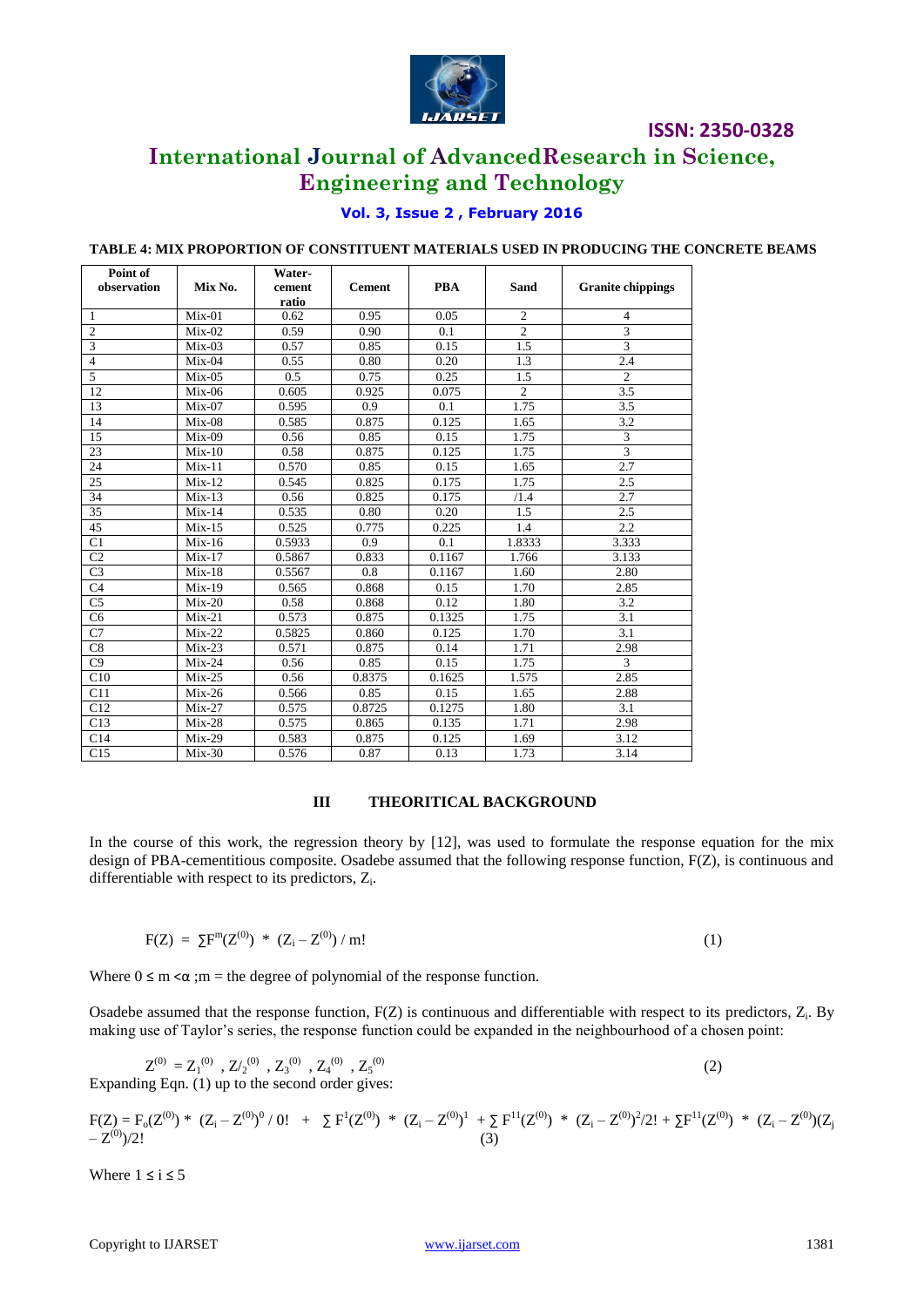

## **International Journal of AdvancedResearch in Science, Engineering and Technology**

### **Vol. 3, Issue 2 , February 2016**

For the sake of convenience,  $Z^{(0)}$  is chosen as the origin. Let the predictor,  $Z_i$ , be called fractional portion and  $S_i$  be the actual portion of each mixture component. The total quantity of concrete, S, is obtained by summing up the actual portions of each mixture component,  $S_i$ , that is:

$$
\Sigma S_i = S \tag{4}
$$

$$
S_1 + S_2 + S_3 + S_4 / + S_5 = S \tag{5}
$$

To obtain a unit quantity of concrete, divide Eqn. (5) by S:

$$
S_1/S + S_2/S + S_3/S + S_4/S + S_5/S = S/S \tag{6}
$$

Let  $Si/S = z_i$  (fractional portion) (7)

Then, 
$$
z_1 + z_2 + z_3 + z_4 + z_5 = 1
$$
 (8)

Experience shows that when  $\Sigma z_i = 1$ , the values of the coefficients are so large that the regression becomes too sensitive. Consequently, the use of other predictors to determine the response gives outrageous values. To correct this shortcomings, a system of z that yields  $\overline{\Sigma z} = 10$ , is adopted. Thus Eqn. (8) is multiplied by 10:

$$
10z_1 + 10z_2 + 10z_3 + 10z_4 + 10z_5 = 10
$$
\n(9)

Let 
$$
10z_i = Z_i
$$
 (10)

Therefore;

$$
Z_1 + Z_2 + Z_3 + Z_4 + Z_5 = 10
$$
\n<sup>(11)</sup>

The assumption that  $Z^{(0)}$  is taken as the origin implies that:

$$
Z_1^{(0)} = Z_2^{(0)} = Z_3^{(0)} = Z_4^{(0)} = Z_5^{(0)} = 0
$$
\n(12)

Let:

 $b_o = F(0)$  (13)

 $b_i = \frac{\partial F(0)}{\partial Z_i}$  (14)

$$
b_{ij} = \partial^2 F(0) / \partial Z_i \partial Z_j
$$
 (15)

$$
b_{ii} = \partial^2 F(0) / \partial Z_i^2 \tag{16}
$$

Substituting Eqns. (13) to (16) into Eqn. (3), yields;

$$
F(Z) = bo + \sum b_i Z_i + \sum b_{ij} Z_i Z_j + \sum b_{ii} Z_i^2
$$
 (17)

Where  $1 \le i \le 5$  for  $\sum b_i Z_i$ 

 $1 \le i \le 4$  and  $1 \le j \le 5$  for  $\sum_{i=1}^{\infty} Z_i Z_i$ 

$$
1 \le i \le 5 \ \text{for} \sum b_{ii} Z_i^2
$$

Multiplying Eqn. (8) by  $b_0$  gives the following expression for  $b_0$ ;

$$
b_o = b_o z_1 + b_o z_2 + b_o z_3 + b_o z_4 + b_o z_5 \tag{18}
$$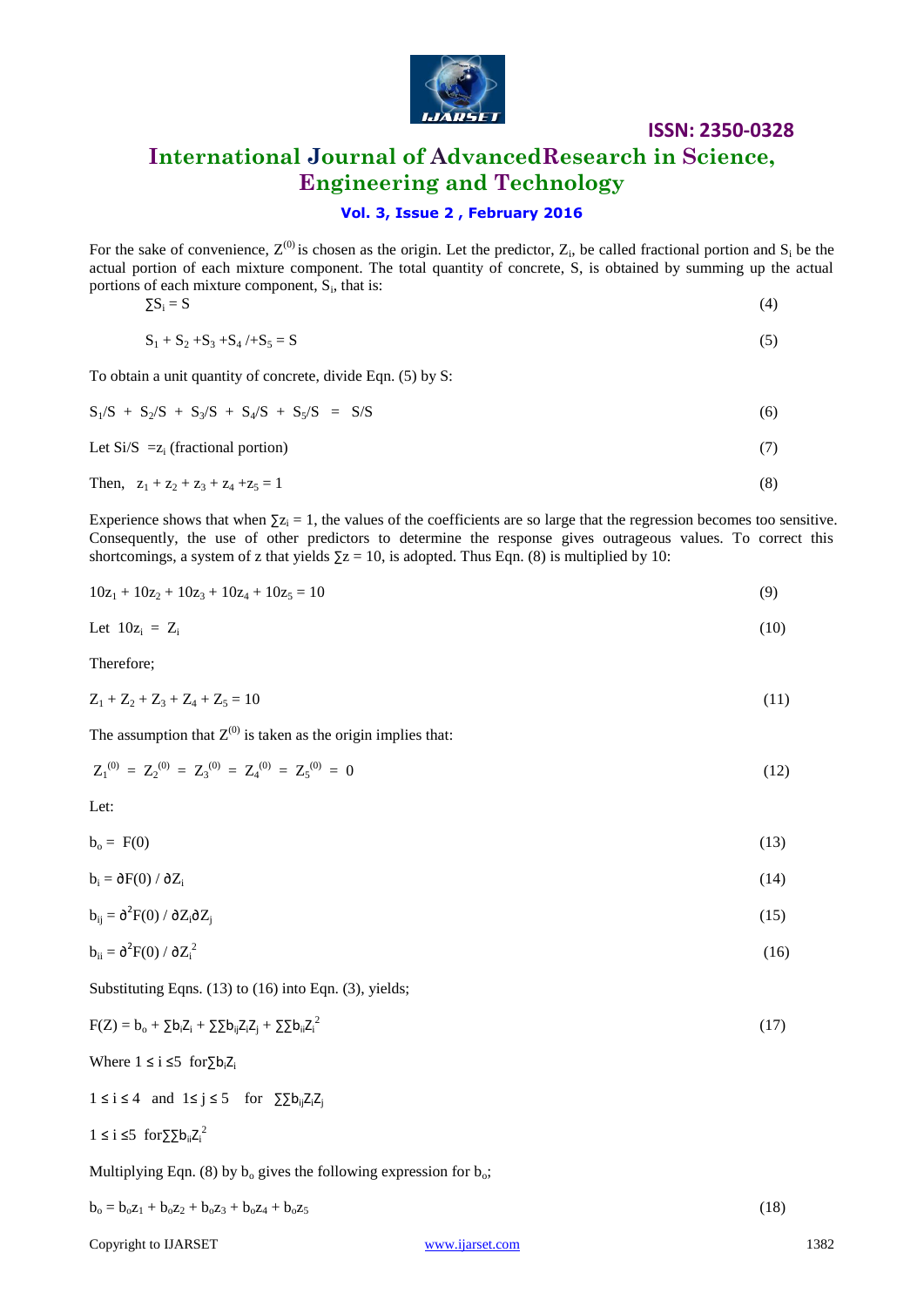

### **International Journal of AdvancedResearch in Science, Engineering and Technology**

### **Vol. 3, Issue 2 , February 2016**

Similarly, multiplying Eqn. (8) by  $Z_i$  yields the following expressions for  $Z_i$ :

| $z_1 = z_1^2 + z_1 z_2 + z_1 z_3 + z_1 z_4 + z_1 z_5$ | (19) |
|-------------------------------------------------------|------|
| $z_2 = z_1 z^2 + z_2^2 + z_2 z_3 + z_2 z_4 + z_2 z_5$ | (20) |
| $z_3 = z_1 z_3 + z_2 z_3 + z_3^2 + z_3 z_4 + z_3 z_5$ | (21) |
| $Z_4 = Z_1 Z_4 + Z_2 Z_4 + Z_3 Z_4 + Z_4^2 + Z_4 Z_5$ | (22) |
| $Z_5 = Z_1Z_5 + Z_2Z_5 + Z_3Z_5 + Z_4Z_5 + Z_4Z_5$    | (23) |
|                                                       |      |

Rearranging the Eqns. (19) – (23) gives the following expressions for  $Z_i^2$ :

| $Z_1 = Z_1 - Z_1 Z_2 - Z_1 Z_3 - Z_1 Z_4 - Z_1 Z_5$ | (24) |
|-----------------------------------------------------|------|
| $Z_2 = Z_2 - Z_1 Z_2 - Z_2 Z_3 - Z_2 Z_4 - Z_2 Z_5$ | (25) |
| $z_3 = z_3 - z_1 z_3 - z_2 z_3 - z_3 z_4 - z_3 z_5$ | (26) |
| $Z_4 = Z_4 - Z_1Z_4 - Z_2Z_4 - Z_3Z_4 - Z_4Z_5$     | (27) |
| $Z_5 = Z_5 - Z_1Z_5 - Z_2Z_5 - Z_3Z_5 - Z_4Z_5$     | (28) |
|                                                     |      |

Substituting Eqns.  $(24) - (28)$  into Eqn.  $(16)$ , and factorizing, yields Eqn.  $(29)$ :

 $Y = (b_0 + b_1 + b_{11})z_1 + (b_0 + b_2 + b_{22})z_2 + (b_0 + b_3 + b_{33})z_3 + (b_0 + b_4 + b_{44})z_4 + (b_0 + b_5 + b_{55})z_5 + (b_{12} - b_{11} - b_{22})z_1z_2 +$  $(b_{13} - b_{11} - b_{33})z_1z_3 + (b_{14} - b_{11} - b_{44})z_1z_4 + (b_{15} - b_{11} - b_{55})z_1z_5 + (b_{23} - b_{22} - b_{33})z_2z_3 + (b_{24} - b_{22} - b_{33})z_2z_4 + (b_{25} - b_{22} - b_{35})z_3z_6$  $b_{55}$ )z<sub>2</sub>z<sub>5</sub> + (b<sub>34</sub> – b<sub>33</sub> – b<sub>44</sub>)z<sub>3</sub>z<sub>4</sub> + (b<sub>35</sub> – b<sub>33</sub> – b<sub>55</sub>)z<sub>3</sub>z<sub>5</sub> + (b<sub>45</sub> – b<sub>44</sub> – b<sub>55</sub>)z<sub>4</sub>z<sub>5</sub> (29)

Let, 
$$
\alpha_i = b_0 + b_i + b_{ii}
$$
  
and,  $\alpha_{ij} = b_{ij} + b_{ii} + b_{jj}$  (31)

Substituting Eqns.  $(30) - (31)$  into Eqn.  $(29)$  gives;

 $Y = \alpha_1 z_1 + \alpha_2 z_2 + \alpha_3 z_3 + \alpha_4 z_4 + \alpha_5 z_5 + \alpha_{12} z_1 z_2 + \alpha_{13} z_1 z_3 + \alpha_{14} z_1 z_4 + \alpha_{15} z_1 z_5 + \alpha_{23} z_2 z_3 + \alpha_{24} z_2 z_4 + \alpha_{25} z_2 z_5 + \alpha_{34} z_3 z_4 + \alpha_{35} z_1 z_5 + \alpha_{36} z_1 z_5 + \alpha_{37} z_2 z_5 + \alpha_{38} z_3 z_4$  $\alpha_{35}z_{3}z_{5} + \alpha_{45}z_{4}z_{5}$  (32)

Presenting it in a compact form, Eqn. (32) becomes:

$$
Y = \sum \alpha_i z_i + \sum \alpha_{ij} z_i z_j \tag{33}
$$

The Eqns. (32) and (33) are the regression equations when the system of  $\Sigma z = 1$  is used. Thus for the system of  $\Sigma z = 10$ adopted in this work,

$$
Y = \sum \alpha_i Z_i + \sum \alpha_{ij} Z_i Z_j \tag{34}
$$

Where  $10z_i = Z_i$ ; and  $1 \le i \le j \le 5$ 

The Eqn. (33) is the response function at any point of observation.  $\alpha_i$  and  $\alpha_i$  are the coefficients of the regression equation, while  $Z_i$  and  $Z_i$  are the predictors when the system  $\Sigma z = 10$ .

#### **Coefficient of the Regression Equation**

The different points of observation will have different predictors at constant coefficients. At the nth observation point, the response function,  $Y^{(n)}$  will have corresponding predictor,  $Z_i^{(n)}$ . That is to say;

$$
Y^{(n)} = \sum \alpha_i Z_i^{(n)} + \sum \alpha_{ij} Z_i^{(n)} Z^{(n)} \tag{35}
$$

where  $1 \le i \le j \le 5$  and  $n = 1, 2, 3, ..., 15$ .

Eqn. (35) can be put in matrix form as follows;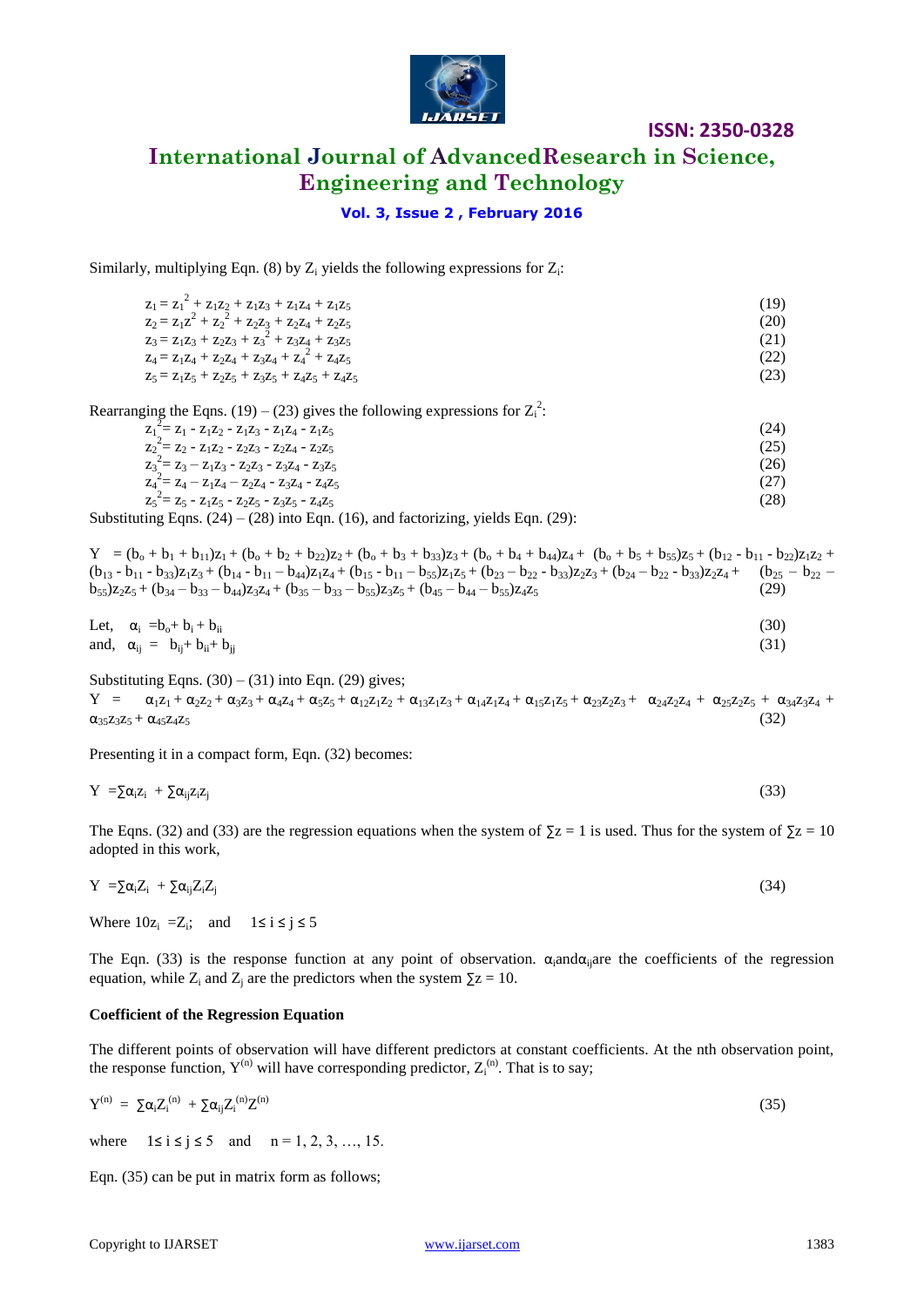

**International Journal of AdvancedResearch in Science, Engineering and Technology**

### **Vol. 3, Issue 2 , February 2016**

 $[Y^{(n)}] = [Z^{(n)}][\alpha]$  (36)

Expanding Eqn. (36) gives the following matrix;



Rearranging the above Eqn. (37) gives Eqn. (38)

| $\alpha_1$<br>$\alpha_2$<br>$\alpha_3$ | $Z_1^{(1)}$ |                    | $Z_3$ <sup>(1)</sup><br>$\begin{array}{ccccc}Z_2^{(1)}&Z_3^{(1)}&\ldots\ldots\ldots&Z_n^{(1)}\\ Z_1^{(2)}&Z_2^{(2)}&Z_3^{(2)}&\ldots\ldots\ldots\\ Z_1^{(3)}&Z_2^{(3)}Z_3^{(3)}&\ldots\ldots\ldots Z_n^{(3)}\\ \end{array}$ | $Z_n^{(1)}$ | (1) $Y^{(1)}$<br>$Z_n^{(2)}$<br>$Y^{(3)}$ |  |
|----------------------------------------|-------------|--------------------|-----------------------------------------------------------------------------------------------------------------------------------------------------------------------------------------------------------------------------|-------------|-------------------------------------------|--|
|                                        |             |                    |                                                                                                                                                                                                                             |             |                                           |  |
|                                        |             |                    |                                                                                                                                                                                                                             |             |                                           |  |
|                                        |             |                    |                                                                                                                                                                                                                             |             |                                           |  |
| $\alpha_{45}$<br>(38)                  |             | $\bar{z}_1^{(15)}$ | $Z_2^{(15)}Z_3^{(15)}$ $Z_n^{(15)}$                                                                                                                                                                                         |             | ${\bf V}^{(15)}$                          |  |

The Table 5 shows the actual mix proportions,  $S_i^{(n)}$  and their corresponding fraction portions,  $Z_i^{(n)}$ . The values of the fractional portions,  $Z_i^{(n)}$ , were used to develop the  $Z^{(n)}$  matrix and inverse  $Z^{(n)}$  matrix given in Tables 6 and 7 respectively. The values of the  $Y^{(n)}$  matrix are determined from laboratory compressive strength tests on concrete specimen. With the values of the matrices  $Y^{(n)}$  and  $Z^{(n)}$  known, the values of the constant coefficients,  $\alpha_i$  of Eqn. (32) can be determined.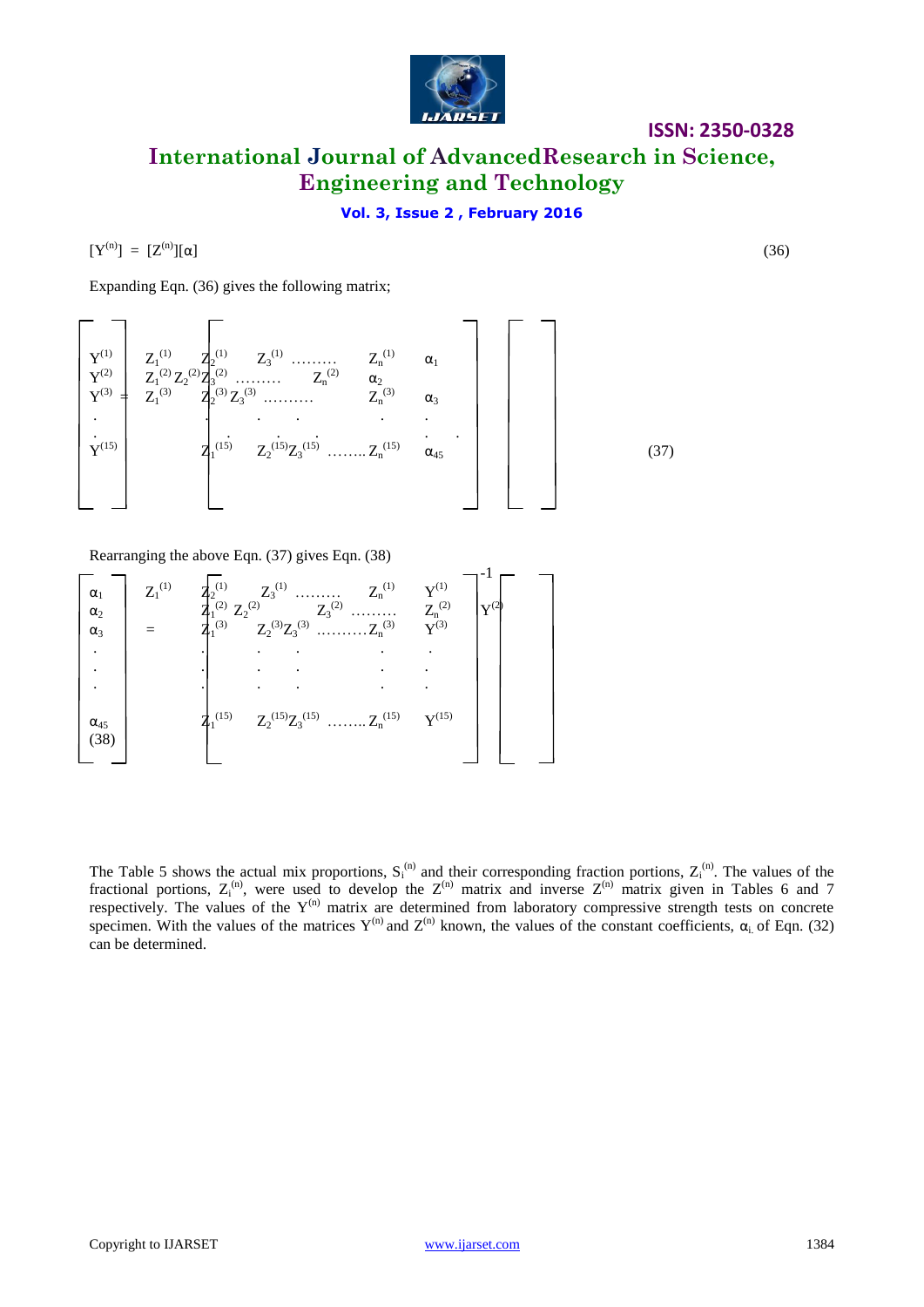

## **International Journal of AdvancedResearch in Science, Engineering and Technology**

### **Vol. 3, Issue 2 , February 2016**

### **TABLE 5: VALUES OF ACTUAL MIX PROPORTIONS AND THEIR CORRESPONDING FRACTIONAL PORTIONS WHEN ∑Z = 10**

|                | S1       | S <sub>2</sub> | S <sub>3</sub> | S <sub>4</sub> | S <sub>5</sub> | S        | Z1          | Z2          | Z <sub>3</sub> | Z4          | Z <sub>5</sub> |
|----------------|----------|----------------|----------------|----------------|----------------|----------|-------------|-------------|----------------|-------------|----------------|
| 1              | 0.62     | 0.95           | 0.05           | $\overline{2}$ | $\overline{4}$ | 7.62     | 0.081364829 | 0.124671916 | 0.00656168     | 0.262467192 | 0.524934383    |
| $\overline{c}$ | 0.59     | 0.9            | 0.1            | $\overline{c}$ | 3              | 6.59     | 0.08952959  | 0.136570561 | 0.015174507    | 0.303490137 | 0.455235205    |
| 3              | 0.57     | 0.85           | 0.15           | 1.5            | 3              | 6.07     | 0.093904448 | 0.140032949 | 0.024711697    | 0.247116969 | 0.494233937    |
| 4              | 0.55     | 0.8            | 0.2            | 1.3            | 2.4            | 5.25     | 0.104761905 | 0.152380952 | 0.038095238    | 0.247619048 | 0.457142857    |
| 5              | 0.5      | 0.75           | 0.25           | 1.5            | 2              | 5        | 0.1         | 0.15        | 0.05           | 0.3         | 0.4            |
| 6              | 0.605    | 0.925          | 0.075          | $\overline{c}$ | 3.5            | 7.105    | 0.085151302 | 0.130190007 | 0.010555947    | 0.281491907 | 0.492610837    |
| 7              | 0.595    | 0.9            | 0.1            | 1.75           | 3.5            | 6.845    | 0.086924763 | 0.131482834 | 0.014609204    | 0.255661066 | 0.511322133    |
| 8              | 0.585    | 0.875          | 0.125          | 1.65           | 3.2            | 6.435    | 0.090909091 | 0.135975136 | 0.019425019    | 0.256410256 | 0.497280497    |
| 9              | 0.56     | 0.85           | 0.15           | 1.75           | 3              | 6.31     | 0.088748019 | 0.134706815 | 0.023771791    | 0.277337559 | 0.475435816    |
| 10             | 0.58     | 0.875          | 0.125          | 1.75           | 3              | 6.33     | 0.091627172 | 0.138230648 | 0.019747235    | 0.276461295 | 0.473933649    |
| 11             | 0.57     | 0.85           | 0.15           | 1.65           | 2.7            | 5.92     | 0.096283784 | 0.143581081 | 0.025337838    | 0.278716216 | 0.456081081    |
| 12             | 0.545    | 0.825          | 0.175          | 1.75           | 2.5            | 5.795    | 0.094046592 | 0.142364107 | 0.030198447    | 0.301984469 | 0.431406385    |
| 13             | 0.56     | 0.825          | 0.175          | 1.4            | 2.7            | 5.66     | 0.098939929 | 0.145759717 | 0.030918728    | 0.247349823 | 0.477031802    |
| 14             | 0.535    | $0.8\,$        | 0.2            | 1.5            | 2.5            | 5.535    | 0.096657633 | 0.144534779 | 0.036133695    | 0.27100271  | 0.451671183    |
| 15             | 0.525    | 0.775          | 0.225          | 1.4            | 2.2            | 5.125    | 0.102439024 | 0.151219512 | 0.043902439    | 0.273170732 | 0.429268293    |
| 16             | 0.593333 | 0.9            | 0.1            | 1.833333       | 3.333333       | 6.759999 | 0.087771167 | 0.133136114 | 0.014792902    | 0.271203147 | 0.493096671    |
| 17             | 0.586667 | 0.883333       | 0.116667       | 1.766667       | 3.133333       | 6.486667 | 0.090441979 | 0.136176714 | 0.017985662    | 0.272353583 | 0.483042062    |
| 18             | 0.556667 | 0.833333       | 0.166667       | 1.6            | 2.8            | 5.956667 | 0.093452765 | 0.139899209 | 0.027979909    | 0.268606588 | 0.470061529    |
| 19             | 0.565    | 0.85           | 0.15           | 1.7            | 2.85           | 6.115    | 0.092395748 | 0.139002453 | 0.024529845    | 0.278004906 | 0.466067048    |
| 20             | 0.58     | 0.88           | 0.12           | 1.8            | 3.2            | 6.58     | 0.088145897 | 0.133738602 | 0.018237082    | 0.273556231 | 0.486322188    |
| 21             | 0.573    | 0.8675         | 0.1325         | 1.75           | 3.1            | 6.423    | 0.089210649 | 0.135061498 | 0.02062899     | 0.272458353 | 0.482640511    |
| 22             | 0.5825   | 0.875          | 0.125          | 1.7            | 3.1            | 6.3825   | 0.091265178 | 0.137093615 | 0.019584802    | 0.26635331  | 0.485703094    |
| 23             | 0.571    | 0.86           | 0.14           | 1.71           | 2.98           | 6.261    | 0.091199489 | 0.137358249 | 0.022360645    | 0.27311931  | 0.475962306    |
| 24             | 0.5685   | 0.8575         | 0.1425         | 1.71           | 3.03           | 6.3085   | 0.090116509 | 0.135927717 | 0.022588571    | 0.271062852 | 0.480304351    |
| 25             | 0.56     | 0.8375         | 0.1625         | 1.575          | 2.85           | 5.985    | 0.093567251 | 0.139933166 | 0.027151211    | 0.263157895 | 0.476190476    |
| 26             | 0.566    | 0.85           | 0.15           | 1.66           | 2.88           | 6.106    | 0.092695709 | 0.139207337 | 0.024566001    | 0.271863741 | 0.471667213    |
| 27             | 0.575    | 0.8725         | 0.1275         | 1.8            | 3.1            | 6.475    | 0.088803089 | 0.134749035 | 0.01969112     | 0.277992278 | 0.478764479    |
| 28             | 0.575    | 0.865          | 0.135          | 1.71           | 2.98           | 6.265    | 0.091779729 | 0.138068635 | 0.021548284    | 0.272944932 | 0.47565842     |
| 29             | 0.583    | 0.875          | 0.125          | 1.69           | 3.12           | 6.393    | 0.091193493 | 0.13686845  | 0.019552636    | 0.264351635 | 0.488033787    |
| 30             | 0.576    | 0.87           | 0.13           | 1.73           | 3.14           | 6.446    | 0.089357741 | 0.134967422 | 0.020167546    | 0.268383494 | 0.487123798    |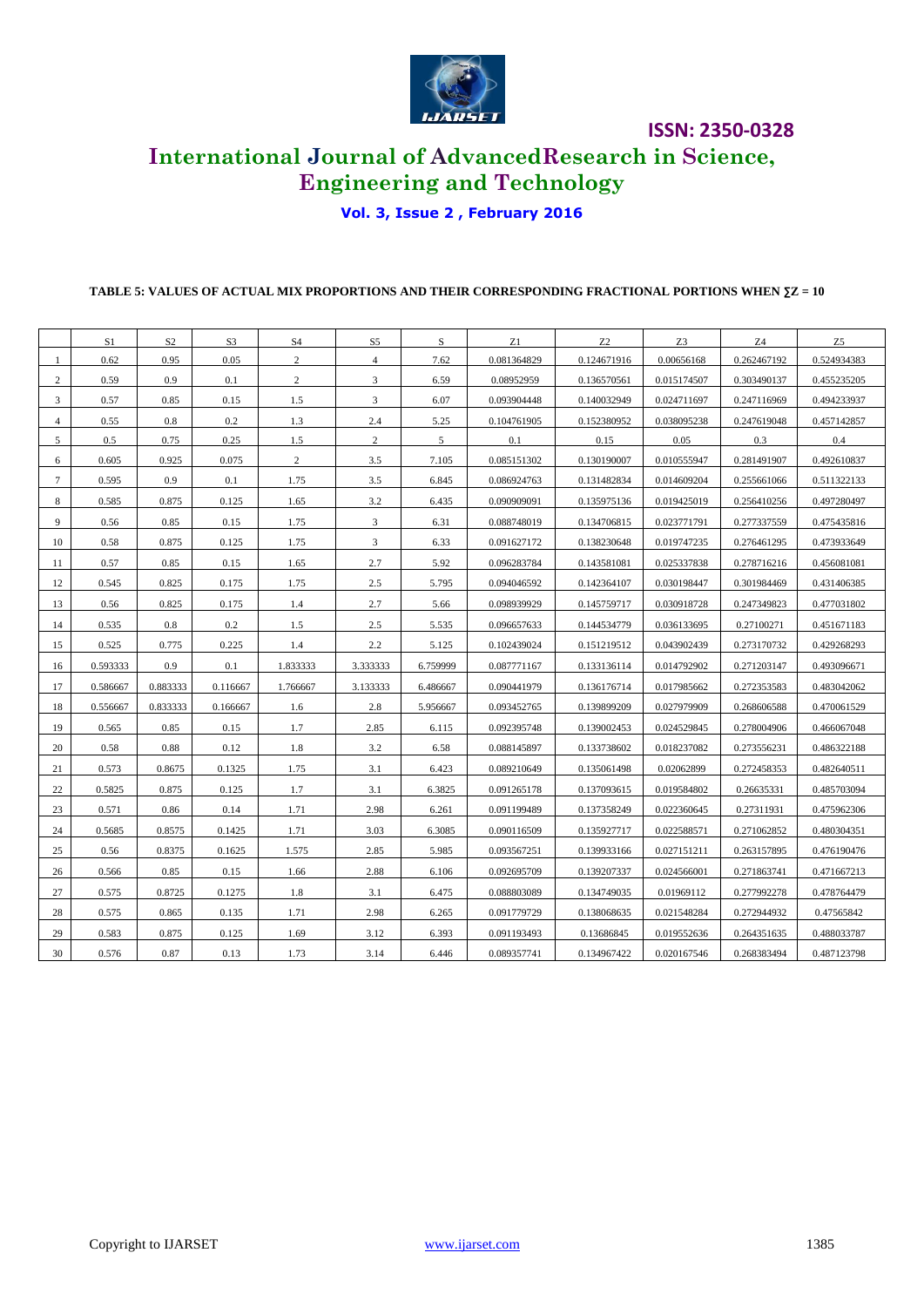

## **International Journal of AdvancedResearch in Science, Engineering and Technology**

**Vol. 3, Issue 2 , February 2016**

## **TABLE 6: VALUES OF MATRIX OF ACTUAL MIX PROPORTIONS AND CONTROL MIX PROPORTIONS WHEN ∑Z = 10**

|                | $Z_1$        | Z <sub>2</sub>          | $Z_3$                                                                  | $Z_4$                      | Z <sub>5</sub>   | $Z_1 Z_2$                           | $Z_1 Z_3$                                    | $Z_1 Z_4$     | $Z_1 Z_5$         | $Z_2 Z_3$         | $Z_2$ $Z_4$       | $Z_2 Z_5$ | $Z_3 Z_4$ | $Z_3 Z_5$      | $Z_4 Z_5$ |
|----------------|--------------|-------------------------|------------------------------------------------------------------------|----------------------------|------------------|-------------------------------------|----------------------------------------------|---------------|-------------------|-------------------|-------------------|-----------|-----------|----------------|-----------|
|                |              |                         | 0.813641.2467190.065616                                                | 2.624671 5.249343 1.014390 |                  |                                     | 0.053388                                     | 2.135559      |                   | 4.271119 0.081805 | 3.272228 6.544457 |           | 0.172222  | 0.344445       | 13.77780  |
| 1              | 829          | 16                      | 798                                                                    | 916                        | 832              | 918                                 | 996                                          | 827           | 653               | 719               | 767               | 533       | 567       | 133            | 533       |
|                |              | 0.895291.3657050.151745 |                                                                        | 3.034901                   | 4.5523521.222710 |                                     | 0.135856                                     | 2.717134      | 4.075702 0.207239 |                   | 4.1447816.217172  |           | 0.460531  | 0.690796       | 13.81593  |
| $\overline{c}$ | 5903         | 615                     | 068                                                                    | 366                        | 049              | 641                                 | 738                                          | 758           | 138               | 092               | 835               | 752       | 315       | 972            | 945       |
|                | 0.93904      |                         | 1.400329 0.247116                                                      | 2.471169 4.942339 1.314971 |                  |                                     | 0.232053                                     | 2.320538      |                   | 4.641076 0.346045 | 3.4604516.920903  |           | 0.610667  | .221335        | 12.21335  |
| 3              | 4481         | 489                     | 969                                                                    | 687                        | 374              | 679                                 | 826                                          | 256           | 513               | 179               | 786               | 571       | 962       | 924            | 924       |
|                |              |                         | 1.04761 1.523809 0.380952 2.476190 4.571428 1.596371 0.399092 2.594104 |                            |                  |                                     |                                              |               | 4.789115 0.580498 |                   | 3.773242 6.965986 |           | 0.943310  | 1.741496       | 11.31972  |
| $\overline{4}$ | 9048         | 524                     | 381                                                                    | 476                        | 571              | 882                                 | 971                                          | 308           | 646               | 866               | 63                | 395       | 658       | 599            | 789       |
| 5              | $\mathbf{1}$ | 1.5                     | 0.5                                                                    | 3                          | $\overline{4}$   | 1.5                                 | 0.5                                          | 3             | $\overline{4}$    | 0.75              | 4.5               | 6         | 1.5       | $\overline{2}$ | 12        |
|                |              | 0.851511.3019000.105559 |                                                                        | 2.814919 4.926108 1.108584 |                  |                                     | 0.089885                                     | 2.396940      | 4.194645 0.137427 |                   | 3.6647436.413300  |           | 0.297141  | 0.519997       | 13.86659  |
| 6              | 3019         | 07                      | 465                                                                    | 071                        | 374              | 859                                 | 259                                          | 236           | 414               | 875               | 337               | 839       | 352       | 365            | 641       |
|                |              | 0.869241.3148280.146092 |                                                                        | 2.556610 5.113221          |                  | 1.142911                            | 0.126990                                     | .222327       | 4.444655          | 0.192085          | 3.361504 6.723008 |           | 0.373500  | 0.747000       | 13.07251  |
| $\tau$         | 7626         | 342                     | 038                                                                    | 665                        | 329              | 415                                 | 157                                          | 751           | 502               | 952               | 161               | 322       | 462       | 925            | 618       |
|                | 0.90909      |                         | 1.3597510.194250                                                       | 2.564102 4.972804 1.236137 |                  |                                     | 0.176591                                     | 2.331002      |                   | 4.520731 0.264131 | 3.4865416.761778  |           | .498077   | 0.965968       | 12.75078  |
| 8              | 0909         | 36                      | 194                                                                    | 564                        | 973              | 6                                   | 086                                          | 331           | 793               | 966               | 948               | 324       | 421       | 332            | 198       |
|                |              | 0.887481.3470680.237717 |                                                                        |                            |                  | 2.773375 4.754358 1.195496 0.210969 |                                              | 2.461315      |                   | 4.219398 0.320222 | 3.735925 6.404444 |           | 0.659281  | 1.130196       | 13.18562  |
| 9              | 019          | 146                     | 908                                                                    | 594                        | 162              | 294                                 | 934                                          | 9             | 685               | 222               | 919               | 433       | 045       | 076            | 089       |
|                |              | 0.916271.3823060.197472 |                                                                        | 2.764612 4.7393361.266568  |                  |                                     | 0.180938                                     | 2.533136      | 4.342520 0.272967 |                   | 3.8215426.551215  |           | 0.545934  | 0.935887       | 13.10243  |
| 10             | 1722         | 477                     | 354                                                                    | 954                        | 493              | 336                                 | 334                                          | 672           | 009               | 314               | 393               | 531       | 628       | 933            | 106       |
|                |              | 0.962831.4358100.253378 |                                                                        | 2.787162 4.5608101.382452  |                  |                                     | 0.243962                                     | 2.683585      | 4.3913210.363803  |                   | 4.001837 6.548461 |           | 0.706206  | 1.155610       | 12.71171  |
| 11             | 7838         | 811                     | 378                                                                    | 162                        | 811              | 977                                 | 29                                           | 19            | 22                | 415               | 564               | 468       | 629       | 847            | 932       |
|                |              | 0.940461.4236410.301984 |                                                                        | 3.019844 4.314063 1.338885 |                  |                                     | 0.284006                                     | 2.840061      | 4.057230 0.429917 |                   | 4.299174 6.141678 |           | 0.911946  | 302780         | 13.02780  |
| 12             | 5919         | 07                      | 469                                                                    | 694                        | 848              | 907                                 | 101                                          | 015           | 021               | 493               | 931               | 472       | 197       | 282            | 282       |
|                |              | 0.989391.4575970.309187 |                                                                        |                            |                  |                                     | 2.473498 4.770318 1.442145 0.305909 2.447277 |               |                   | 4.719749 0.450670 | 3.605364 6.953202 |           | 0.764774  | .474921        | 11.79937  |
| 13             | 9293         | 173                     | 279                                                                    | 233                        | 021              | 613                                 | 675                                          | 404           | 279               | 504               | 033               | 063       | 189       | 65             | 32        |
|                |              |                         | 0.966571.4453470.361336                                                |                            |                  | 2.710027 4.516711 1.397038 0.349259 |                                              | .619448<br>D. | 4.365746 0.522257 |                   | 3.9169316.528219  |           | 0.979232  | 1.632054       | 12.24041  |
| 14             | 6332         | 787                     | 947                                                                    | $\mathbf{1}$               | 834              | 963                                 | 741                                          | 055           | 759               | 556               | 672               | 453       | 918       | 863            | 147       |
|                |              | 1.024391.5121950.439024 |                                                                        | 2.731707 4.2926821.549077  |                  |                                     | 0.449732                                     | 2.798334      |                   | 4.397382 0.663890 | 4.130874 6.491374 |           | .199286   | .884592        | 11.72635  |
| 15             | 0244         | 122                     | 39                                                                     | 317                        | 927              | 93                                  | 302                                          | 325           | 51                | 541               | 479               | 182       | 139       | 504            | 336       |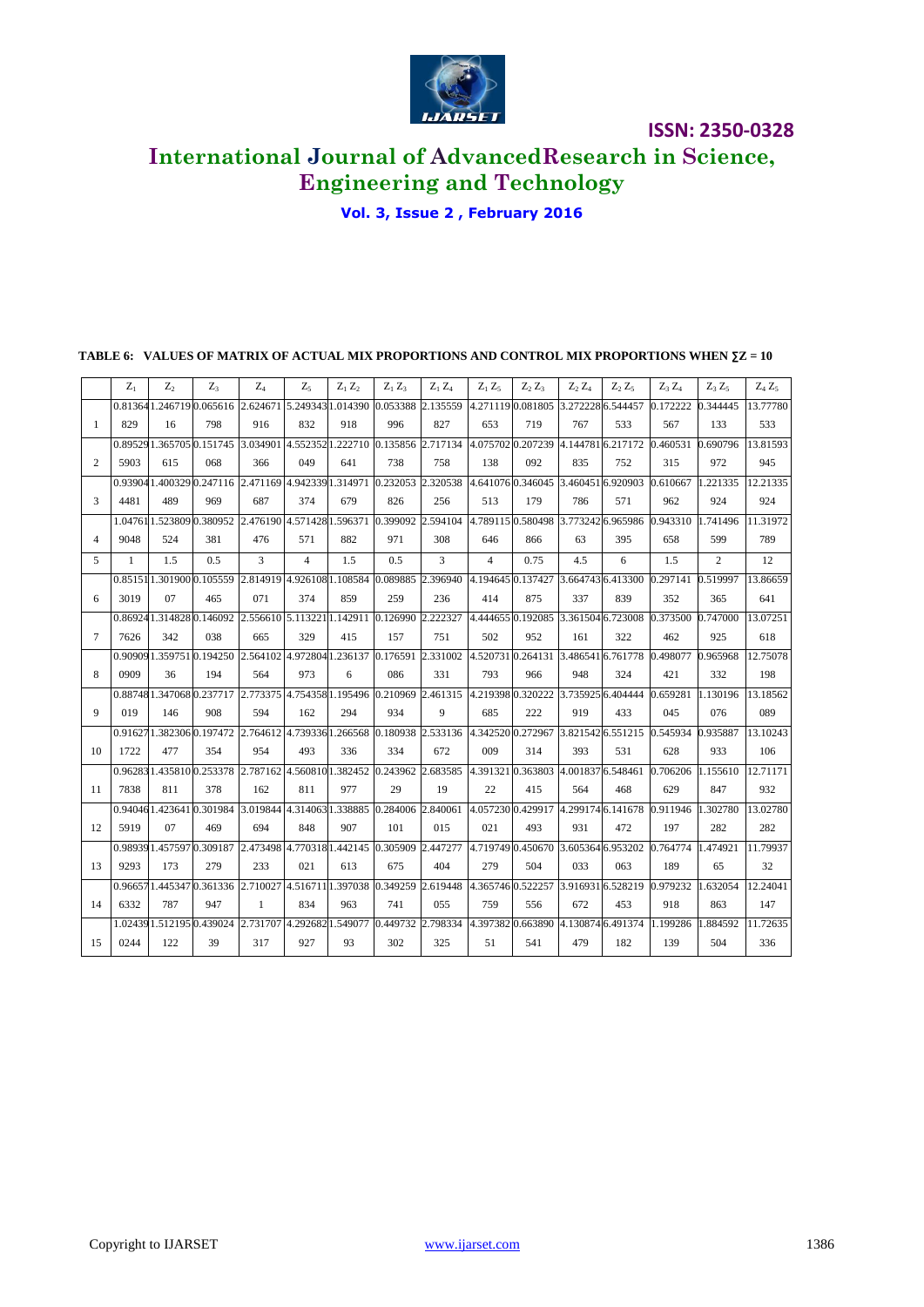

### **International Journal of AdvancedResearch in Science, Engineering and Technology**

### **Vol. 3, Issue 2 , February 2016**

### **TABLE 7: VALUES OF INVERSE MATRIX OF ACTUAL MIX PROPORTIONS WHEN ∑Z = 10**

| $Z_1$          | $Z_2$                               | $Z_3$           | $Z_4$                  | $Z_5$                                                       | $Z_1 Z_2$       | $Z_1 Z_3$                 | $Z_1 Z_4$                                                                       | $Z_1 Z_5$         | $Z_2 Z_3$                    | $Z_2 Z_4$               | $Z_2 Z_5$           | $Z_3 Z_4$                                              | $Z_3Z_5$                                      | $Z_4 Z_5$      |
|----------------|-------------------------------------|-----------------|------------------------|-------------------------------------------------------------|-----------------|---------------------------|---------------------------------------------------------------------------------|-------------------|------------------------------|-------------------------|---------------------|--------------------------------------------------------|-----------------------------------------------|----------------|
| 116128.8       | 9650.68889                          | 401200.02<br>23 | 153125                 | 6.07127E<br>09                                              | 34              | 67308.033 437304.23<br>34 | 276061.5                                                                        | 1.38081E<br>$-07$ |                              | 124658.8 77880.888<br>9 | -4.23112E-<br>08    | 498331.55<br>56                                        | 2.2568E-<br>07                                | 1.22883E-07    |
| 94586.90761    | 10487.8861 279486.98 93519.562<br>5 | 9               | 51                     | 427.5                                                       | 51              | 55                        | 63606.091 328915.25 193795.173                                                  | 64                | 12900.41 109388.09<br>$\tau$ | 01                      | 5                   | 4                                                      | 63784.448 4231.3351 324840.98 21506.6299<br>5 | 12292.3125     |
| 1103.2236      | 1232.87550 1045.9857 52.062500<br>6 | 73              | 15                     | 577.5                                                       | 67              | 67                        | 2355.7811 2186.5211 552.1230003 1751.908                                        |                   |                              | 23                      | 83                  | 2181.529 545.16622 1723.8772 498.33155 1572.6595<br>61 | 5                                             | 385.2291667    |
| 418.06368      | 15.4411022 1310.0408 245.00000<br>3 | 89              | 01                     | 20                                                          |                 |                           | 161.53928 1499.3288 662.5476001                                                 | 8                 | 191.1172 284.93440<br>01     | 23                      | 67                  | 124.60942 35.820826 1139.0435 -326.7864<br>56          |                                               | 140.0833333    |
| 104.51592/     | 47.2883755 81.877555 15.312500<br>6 | 59              | 01                     | 5                                                           | 141.34687       |                           | -187.4161 82.81845002 47.77932 124.6588 54.516622 31.343223 71.190222 - 40.8483 |                   |                              | 23                      | 33                  | 26                                                     |                                               | 17.51041667    |
| -420328.1917   | 40260.2613 1350404.4 485978.93<br>8 | 77              | 76                     | $-427.5$                                                    | 99              | 262164.781525254.6<br>94  | 933639.9931                                                                     | 24                | 27234.21 469117.77<br>71     | 36                      | 5                   | 284187.36 8261.1781 1628333.9 47241.058<br>53          | 95                                            | -28051.6875    |
| -94586.90761   | 3983.32184 361266.29 147511.43      |                 |                        | $-577.5$                                                    | 51              | 39375.199373895.11<br>95  | -243486.243                                                                     | 15767.17<br>56    | $\omega$<br>76976.809        | 49610.126<br>23         | 3201.4863           | 463946.67<br>83                                        | 29880.5314                                    | 18876.22917    |
|                |                                     | 15              | 75                     |                                                             |                 |                           |                                                                                 |                   | 01                           |                         | 83                  |                                                        | 5                                             |                |
| $-102611.4077$ | 8894.07488 356658.63                | 2               | $-141120$              | 20.0000000                                                  | 29              | 60738.769387576.49<br>48  | $\omega$<br>249117.8976                                                         | 2994.170<br>72    | 112834.02<br>24              | 21                      | 71775.027 859.69984 | 451061.24<br>81                                        | 5391.9756                                     | 3362           |
| -109265.5879   | -1                                  | 2               | 25                     | 8346.88082 389819.04 150077.81 5.00000000<br>$\overline{4}$ | 88              | 60718.576418125.31<br>92  | 265101.8585                                                                     | 1544.864<br>68    | 114276.50<br>28              | 71704.934<br>41         |                     | $+416.41711$ <sup>486300.40</sup>                      | 2818.5327                                     | 1733.53125     |
| $-116128.8$    | 18915.3502 314737.32 98000.000<br>2 | 36              | 02                     | $-2000$                                                     | 68              | 94231.246387326.60<br>67  | -220849.2 -31852.88 154576.91                                                   |                   | $\overline{2}$               | 57                      | 33                  | 87226.595 12537.289 353103.50 50651.892<br>23          |                                               | -28016.66667   |
| -107581.7203   | 11308.1947 319066.59 103337.93<br>1 | 94              | 75                     | $-632.5$                                                    | 70431.126<br>09 | 374832.2                  | 217315.6128                                                                     | 064               | 16818.32 121319.72<br>5      | 5                       | 97                  | 69609.938 5368.6463 364849.88 28083.206<br>89          | 25                                            | -15794.39583   |
| -100979.7981   | 11943.6925 289136.25 95928.218<br>7 | 89              | 77                     | $-525$                                                      | 53              | 70108.047 345688.99<br>65 | 202822.3841                                                                     | 92                | 14811.58 118675.17<br>76     | 5                       | 33                  | 68909.010 5014.9157 334629.63 24304.738<br>96          | 5                                             | -13833.22917   |
| $-162.58032$   | 972.306905 14.328572 -70.4375<br>6  | 21              |                        | $-382.5$                                                    | 834.61961<br>33 | 124.94406<br>67           | 220.8492                                                                        | $\overline{4}$    | 573.3518 276.0302 482.86151  | 11                      | $\overline{3}$      | 1249.2513 71.190222<br>21                              | 183.81735                                     | 315.1875       |
| -528.3860401   | 797.146902 542.43880 10.718750<br>2 | 58              | 08                     | $-475$                                                      | 53              | 1319.2374 1093.2605<br>84 | 193.2430502                                                                     | 8                 | 1114.850 -1246.588           | 89                      | 33                  | 218.06648 1253.7289 177.97555<br>58                    | 1021.2075                                     | $-175.1041667$ |
| $-104.51592$   | $-8.68562$                          |                 | $-736.898$ $-137.8125$ | $-5$                                                        |                 |                           | -60.57723  562.2483  -248.45535 -47.77932 160.2756  70.092799  -13.43281        |                   |                              | 99                      |                     | 640.712                                                | 122.5449                                      | $-52.53125$    |

### IV **EXPERIMENTAL WORKS.**

The test specimen were concrete cubes that were cast in steel moulds measuring 150x150x150mm. A total of ninety concrete cubes were produced and tested in compression.Three concrete cubes were produced from each mix proportion. The base of each mould was clamped in order to prevent leakage of mortar during concrete casting. Then, a thin layer of engine oil was applied to the inner walls of the mould to ease the removal of concrete cubes. Each mould was filled with concrete in three equal layers as specified by [6] and each layer was given 35 blows with a tamping rod. Then, the concrete cubes were cured in water for 28 days. Thereafter, the concrete cubes were demoulded and tested in compression. The concrete specimen were loaded at a constant rate in the compression testing machine until fracture occurred. The load causing failure was recorded in each case, and then the compressive strength calculated and reported to the nearest  $0.5N/mm^2$ .

### **V EXPERIMENTAL RESULTS AND ANALYSIS**

The compressive strength results obtained from laboratory test, are given in Table 9.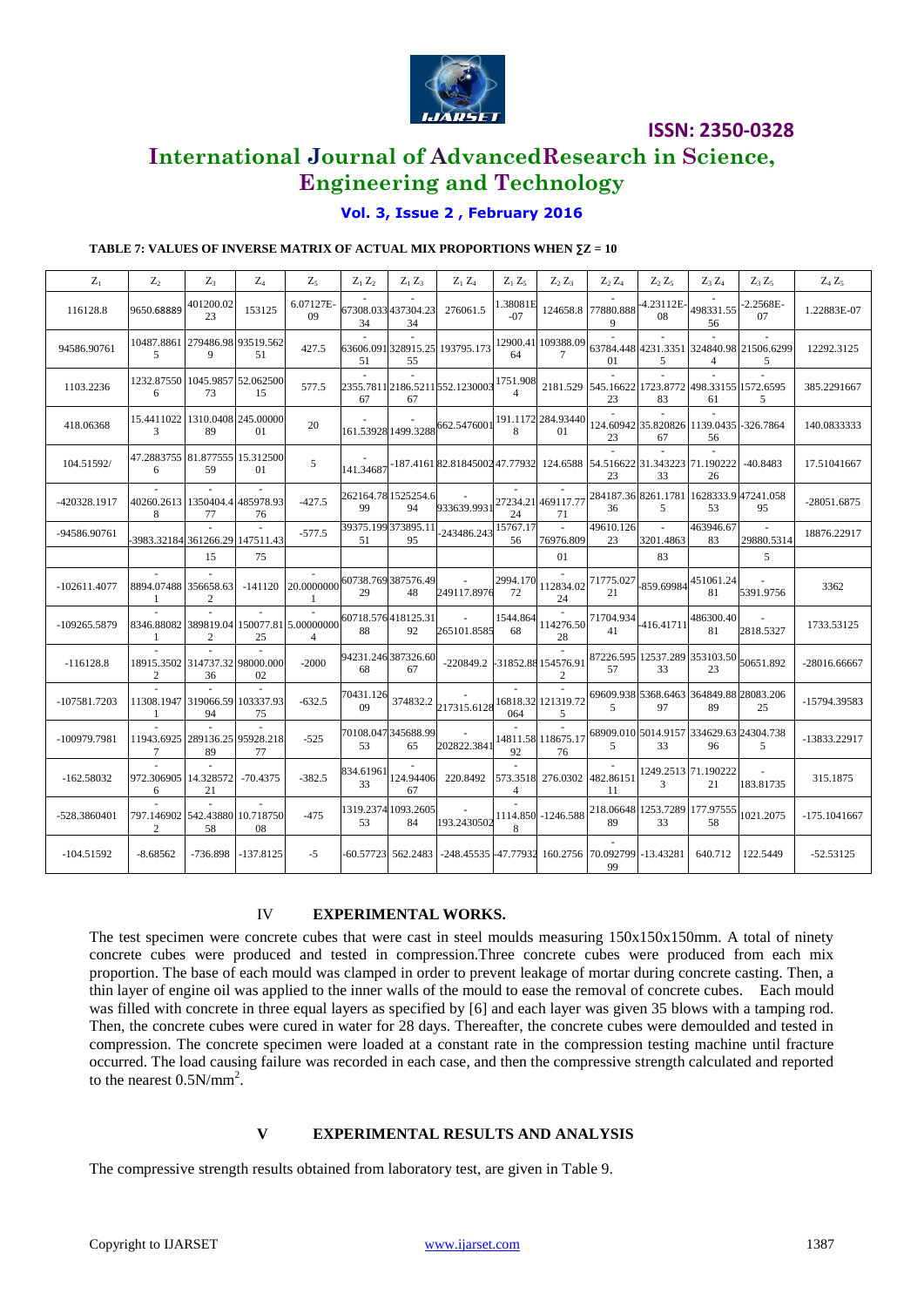

## **International Journal of AdvancedResearch in Science, Engineering and Technology**

### **Vol. 3, Issue 2 , February 2016**

**TABLE 8: INITIAL AND FINAL SETTING TIMES FOR DIFFERENT PERCENTAGE REPLACEMENT OF CEMENT WITH PBA**

| S/No | <b>Percentage of Cement</b><br><b>Replacement</b> | <b>Initial Time</b><br>(Minutes) | <b>Final Setting Time</b><br>(Minutes) |  |  |
|------|---------------------------------------------------|----------------------------------|----------------------------------------|--|--|
|      |                                                   |                                  | 520                                    |  |  |
|      |                                                   | 52                               | 532                                    |  |  |
|      |                                                   | 60                               | 550                                    |  |  |
|      |                                                   |                                  | 570                                    |  |  |
|      |                                                   |                                  | 610                                    |  |  |
|      |                                                   |                                  | 702                                    |  |  |

### **TABLE 9: 28TH DAY COMPRESSIVE STRENGTH RESULTS OF PBA-CEMENT CONCRETE MIXTURES.**

| Point of<br>observation | Mix No.             |              | Replicates of compressive strengths<br>(N/mm <sup>2</sup> ) | <b>Mean compressive strength</b><br>(N/mm <sup>2</sup> ) |       |
|-------------------------|---------------------|--------------|-------------------------------------------------------------|----------------------------------------------------------|-------|
|                         |                     | $\mathbf{1}$ | $\overline{2}$                                              | 3                                                        |       |
| 1                       | $Mix-01$            | 17.11        | 15.44                                                       | 14.77                                                    | 15.77 |
| $\mathbf{2}$            | $Mix-02$            | 16.44        | 16.00                                                       | 17.70                                                    | 16.74 |
| 3                       | $Mix-03$            | 20.20        | 21.30                                                       | 21.11                                                    | 20.88 |
| $\overline{4}$          | $Mix-04$            | 18.22        | 20.00                                                       | 19.55                                                    | 19.26 |
| 5                       | $Mix-05$            | 16.66        | 16.00                                                       | 17.55                                                    | 16.74 |
| 12                      | $Mix-06$            | 19.11        | 17.77                                                       | 18.44                                                    | 18.44 |
| 13                      | $Mix-07$            | 16.22        | 10.11                                                       | 12.44                                                    | 12.92 |
| 14                      | $Mix-08$            | 15.22        | 10.11                                                       | 12.44                                                    | 12.59 |
| 15                      | $Mix-09$            | 18.93        | 17.55                                                       | 16.18                                                    | 17.55 |
| 23                      | $Mix-10$            | 18.22        | 17.55                                                       | 17.33                                                    | 17.70 |
| 24                      | $Mix-11$            | 17.11        | 16.88                                                       | 17.55                                                    | 17.18 |
| 25                      | $Mix-12$            | 11.55        | 11.11                                                       | 12.22                                                    | 11.63 |
| 34                      | $Mix-13$            | 17.77        | 17.77                                                       | 15.11                                                    | 16.83 |
| 35                      | $Mix-14$            | 19.34        | 18.77                                                       | 20.77                                                    | 19.63 |
| 45                      | $Mix-15$            | 17.34        | 16.89                                                       | 16.45                                                    | 16.89 |
| C <sub>1</sub>          | $Mix-16$            | 16.45        | 17.56                                                       | 17.11                                                    | 17.04 |
| C <sub>2</sub>          | $Mix-17$            | 16.30        | 16.17                                                       | 16.13                                                    | 16.20 |
| C <sub>3</sub>          | $Mix-18$            | 15.76        | 15.78                                                       | 15.92                                                    | 15.82 |
| C <sub>4</sub>          | $Mix-19$            | 15.39        | 16.00                                                       | 15.47                                                    | 15.62 |
| $\overline{C5}$         | $Mix-20$            | 16.83        | 17.33                                                       | 17.11                                                    | 17.09 |
| $\overline{C6}$         | $Mix-21$            | 16.90        | 17.16                                                       | 17.81                                                    | 17.29 |
| $\overline{C7}$         | $Mix-22$            | 16.07        | 15.10                                                       | 15.30                                                    | 15.49 |
| C8                      | $\overline{Mix-23}$ | 15.88        | 16.07                                                       | 16.35                                                    | 16.10 |
| $\overline{C9}$         | $Mix-24$            | 14.98        | 14.18                                                       | 15.56                                                    | 14.91 |
| $\overline{C10}$        | $Mix-25$            | 16.44        | 16.00                                                       | 16.22                                                    | 16.22 |
| C11                     | $Mix-26$            | 16.40        | 16.51                                                       | 14.40                                                    | 15.77 |
| C12                     | $Mix-27$            | 16.88        | 17.77                                                       | 19.00                                                    | 17.88 |
| C13                     | $Mix-28$            | 18.10        | 15.89                                                       | 16.00                                                    | 16.66 |
| C14                     | $Mix-29$            | 15.96        | 16.00                                                       | 16.25                                                    | 16.07 |
| C15                     | $Mix-30$            | 14.33        | 16.56                                                       | 16.33                                                    | 15.74 |

### **Determination of the coefficients of the Regression Equation**

The value of the mean compressive strengths for Mix-01 to Mix-15 (given in Table 9), were substituted into Eqn. (31) to obtain the following coefficients of the regression equation:

| $\alpha_1 = 543359.2553$<br>$\alpha_2$ =313798.1097         | $\alpha_3 = 5179.4744$     |
|-------------------------------------------------------------|----------------------------|
| $\alpha_1 = 1912.4872$<br>$\alpha_5 = -107.94572$           | $\alpha_6 = 167665.1147$   |
| $\alpha_7 = 58850.2475$<br>$\alpha_8 = 48221.0717$          | $\alpha_9 = 55061.3301$    |
| $\alpha_{10} = 29709.33107$<br>$\alpha_{11} = -36630.52621$ | $\alpha_{12} = 30868.154$  |
| $\alpha_{13} = -669.52042$<br>$\alpha_{14} = 45020065$      | $\alpha_{15} = -155.56604$ |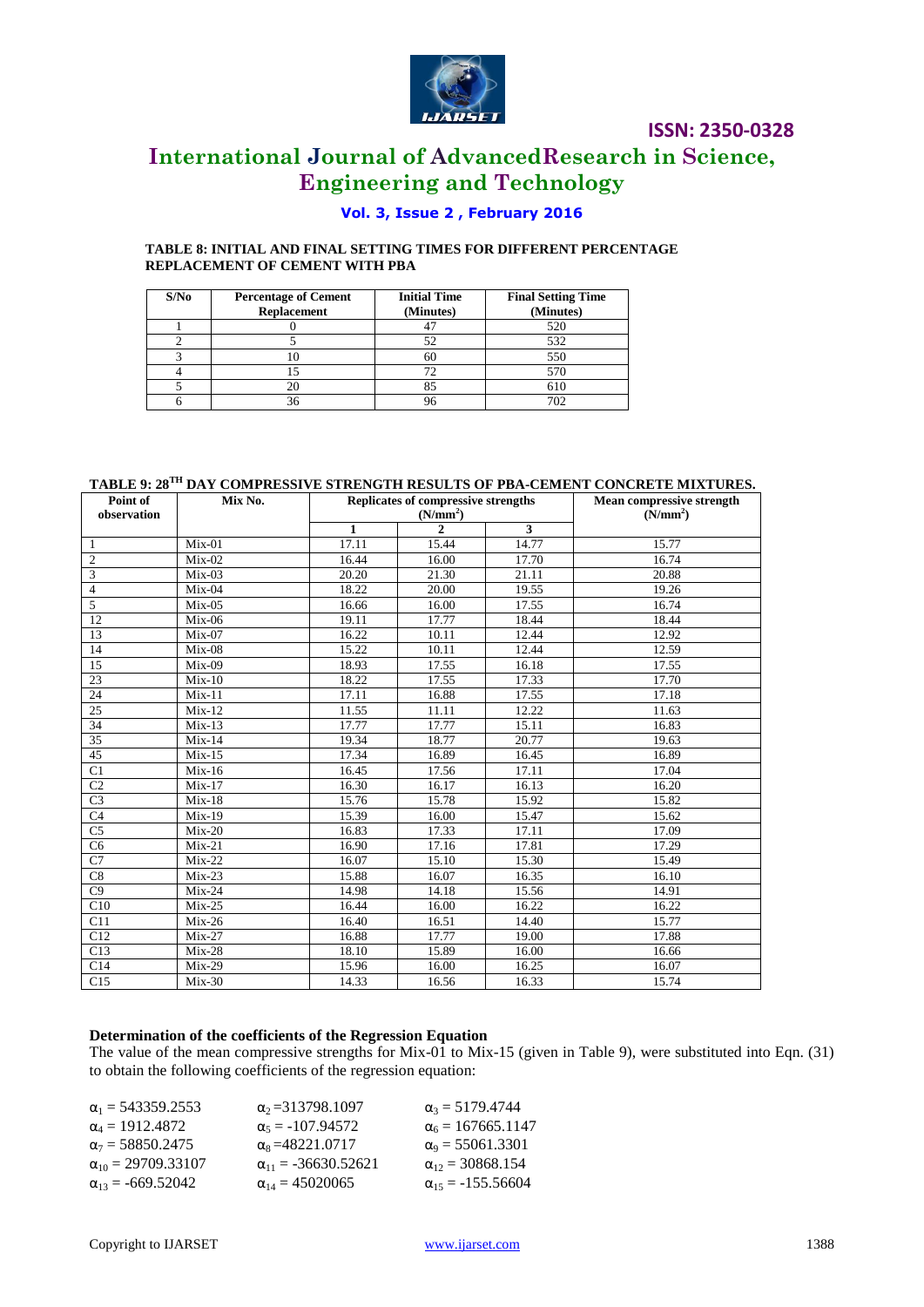

### **International Journal of AdvancedResearch in Science, Engineering and Technology**

### **Vol. 3, Issue 2 , February 2016**

### **Determination of the final Regression Equation**

Substituting the above regression coefficients into the Eqn. (32) yeilds the following regression equation;

 $Y = 543359.2553Z_1 + 313798.1097Z_2 + 5179.4744Z_3 + 1912.4872Z_4 - 107.94572Z_5 + 167665.1147Z_1Z_2 +$  $58850.2475Z_1Z_3 + 48221.0717Z_1Z_4 - 55061.33Z_1Z_5 - 29709.33102 Z_2Z_3 - 36630.52621Z_2Z_4 - 30868.154 Z_2Z_5 - 29709.33102 Z_5Z_5 - 36630.52621Z_2Z_4 - 30868.154 Z_2Z_5 - 3085Z_2Z_5 - 385Z_2Z_5 - 385Z_2Z_5 - 385Z_2Z_5 - 385Z_2Z_5 - 38$  $669.5204 \text{ Z}_3\text{Z}_4 - 450.20065 \text{ Z}_3\text{Z}_5 - 155.56604 \text{ Z}_4\text{Z}_5$  (39)

The Eqn. (39) is the final regression equation needed for the mix design of palm bunch ash-cementitious composite. Specifically, it can be used to determine the mix proportions of the constituents of palm bunch ash-cementitious composite when the compressive strength of the palm bunch ash-cementitious composite is known.

### **Test of Adequacy**

The F-test was used to check the adequacy of the formulated regression equation at 95 percent confidence level. The Ftest calculations are as follows:

| Control        | Mix No.  | $\mathbf{Y}_{e}$ | ${\bf Y_m}$ | $Y_e - \hat{Y}_e$ | $Y_m$ - $\hat{Y}_m$ | $(Y_e - \hat{Y}_e)$ | $(Y_m - \hat{Y}_m)$ |
|----------------|----------|------------------|-------------|-------------------|---------------------|---------------------|---------------------|
| points         |          |                  |             |                   |                     |                     |                     |
|                |          |                  |             |                   |                     |                     |                     |
| C <sub>1</sub> | $Mix-16$ | 17.04            | 17.6006     | 0.78              | 1.5622              | 0.6084              | 2.4405              |
| C <sub>2</sub> | $Mix-17$ | 16.20            | 16.038      | 0.06              | 0.0009              | 0.0036              | 0.0008              |
| C <sub>3</sub> | $Mix-18$ | 15.82            | 15.0876     | 0.44              | $-0.9508$           | 0.1936              | 0.9040              |
| C <sub>4</sub> | $Mix-19$ | 15.62            | 15.0876     | 0.64              | $-0.9508$           | 0.4096              | 0.9040              |
| C <sub>5</sub> | $Mix-20$ | 17.09            | 15.372      | 0.83              | $-0.6604$           | 0.6889              | 0.441               |
| C <sub>6</sub> | $Mix-21$ | 17.29            | 17.072      | 1.03              | 1.0336              | 1.0609              | 1.0683              |
| C7             | $Mix-22$ | 15.49            | 16.165      | $-0.77$           | 0.63661             | 0.5929              | 0.40527             |
| C8             | $Mix-23$ | 16.10            | 15.757      | $-0.16$           | 0.2814              | 0.0256              | 0.0792              |
| C9             | $Mix-24$ | 14.91            | 15.512      | $-1.35$           | $-0.5264$           | 1.8225              | 0.2771              |
| C10            | $Mix-25$ | 16.22            | 15.962      | $-0.04$           | $-0.0764$           | 0.0016              | 0.0058              |
| C11            | $Mix-26$ | 15.77            | 15.986      | $-0.49$           | $-0.0764$           | 0.2401              | 0.00574             |
| C12            | $Mix-27$ | 17.88            | 16.86       | 1.62              | 0.8216              | 2.624               | 0.6750              |
| C13            | $Mix-28$ | 16.66            | 16.213      | 0.4               | 0.17461             | 0.1600              | 0.0305              |
| C14            | $Mix-29$ | 16.04            | 15.621      | $-0.19$           | $-0.4174$           | 0.0361              | 0.1743              |
| C15            | $Mix-30$ | 15.74            | 16.265      | $-0.52$           | 0.2266              | 0.2704              | 0.0514              |
| Sum            |          | 243.9            | 240.576     |                   |                     | 8.7382              | 7.4984              |
| Mean           |          | 16.26            | 16.0384     |                   |                     | 0.5825              | 0.5356              |

#### **TABLE 10: F-TEST CALCULATION**

The varince of the replicates of the compressive strength test results at any arbitrary point can be calculated from the Eqn.(40) as given by  $[7]$ ;

$$
S_e^2 = \left[\Sigma(Y_e - \hat{Y}_e)^2\right]/(n-1)
$$
  
= (8.7382)/14 = 0.6242 = S<sub>1</sub><sup>2</sup> (40)

Similarly,

| $S_m^2 = [\Sigma(Y_m - \hat{Y}_m)^2]/(n-1)$ | (41) |
|---------------------------------------------|------|
| = $(7.498)/14$ = 0.5357 = $S_2^2$           |      |

Therefore the calculated F-value is given by:

$$
F_{cal} = S_1^2 / S_2^2
$$
  
= (0.6242) / 0.5357  
= 1.1653

From standard statistical table, the value of  $F = 2.44$  and  $1/F = 0.4094$ .

Since the value of  $F_{cal}$  (i.e. 1.1653) is greater than the value of 1/F and less than the value of F i.e. the condition 1/F <  $S_1^2/S_2^2 \leftarrow F$  (i.e. 0.4094  $\leftarrow$  1.1653  $\leftarrow$  2.44), is satisfied. Thus, the null hypothesis is accepted. This implies that, there is no significant difference between the experimental results and the results obtained from the formulated regression equation.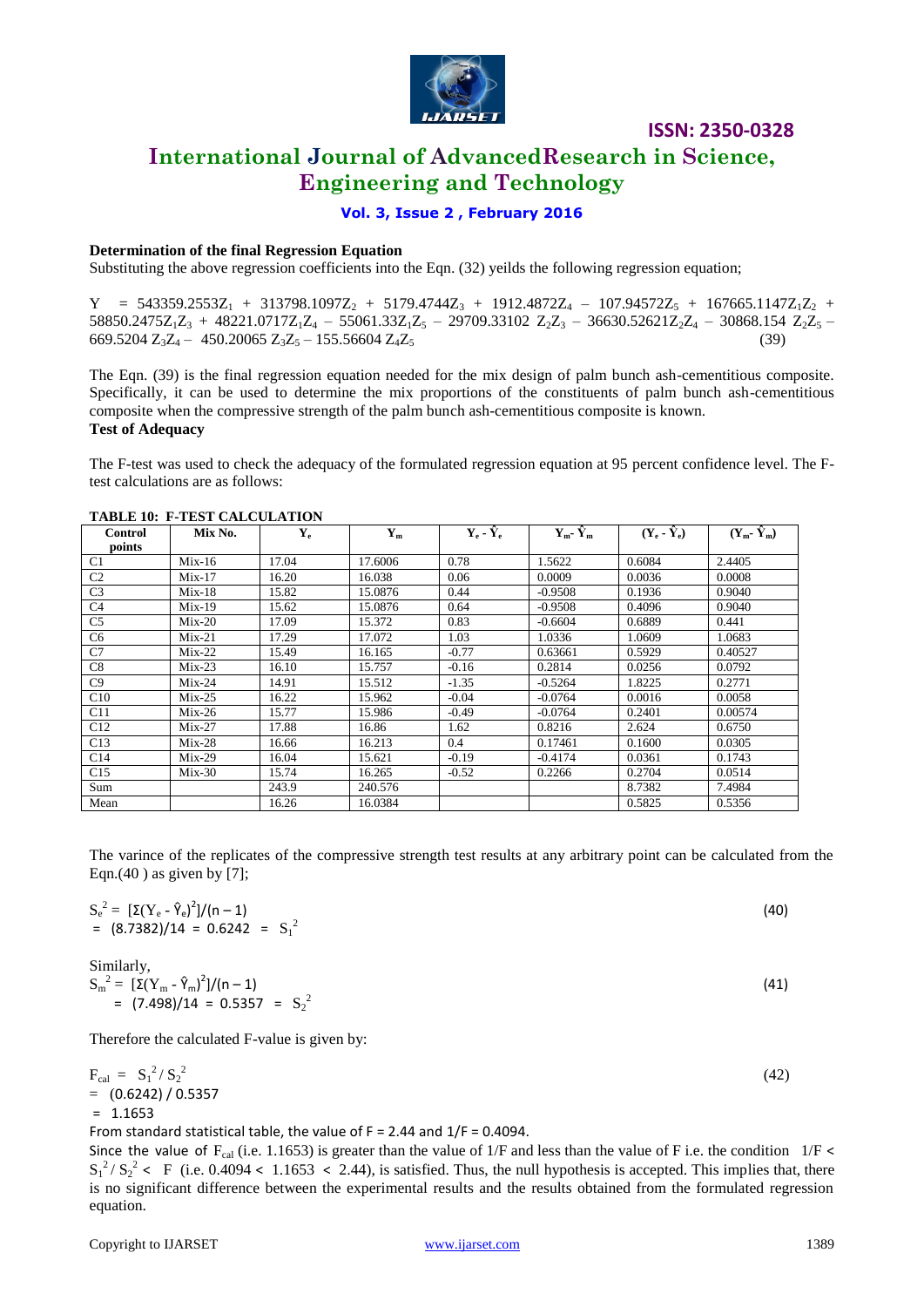

### **International Journal of AdvancedResearch in Science, Engineering and Technology**

**Vol. 3, Issue 2 , February 2016**

#### **Comparison of Experimental and Predicted Results**

The results from the controlled laboratory tests and those obtained from the formulated regression equation are compared in Table (11). The comparison show that the percentage difference ranges from a minimum of 0.838709677% to a maximum of 5.7046%.Since the maximum percentage difference between the predicted value and the controlled experimental values is negligible, the formulated regression equation can be used for the designing of mixtures of palm bunch ash-cementitious composites.

| LADDD II. COMLANDON OL BALBINIIEN LAD AND I NEDICTED NEDULTO |                    |                                                                       |                                                          |                   |                                        |  |  |  |
|--------------------------------------------------------------|--------------------|-----------------------------------------------------------------------|----------------------------------------------------------|-------------------|----------------------------------------|--|--|--|
| PTS. OF<br><b>OBSER-</b><br><b>VATION</b>                    | <b>MIX</b><br>NOS. | <b>EXPERIMENTAL</b><br><b>COMPRESSIVE</b><br><b>STRENGTH</b><br>(MPA) | <b>PREDICTED</b><br><b>COMPRESSIVE STRENGTH</b><br>(MPA) | <b>DIFFERENCE</b> | <b>PERCENTAGE</b><br><b>DIFFERENCE</b> |  |  |  |
| C <sub>1</sub>                                               | $Mix -16$          | 17.04                                                                 | 17.60                                                    | $-0.56$           | -3.286384977                           |  |  |  |
| C <sub>2</sub>                                               | $Mix -17$          | 16.20                                                                 | 16.04                                                    | 0.16              | 0.987654321                            |  |  |  |
| C <sub>3</sub>                                               | Mix -18            | 15.82                                                                 | 15.09                                                    | 0.73              | 4.614412137                            |  |  |  |
| C <sub>4</sub>                                               | $Mix -19$          | 15.62                                                                 | 15.09                                                    | 0.53              | 3.393085787                            |  |  |  |
| C <sub>5</sub>                                               | $Mix -20$          | 15.50                                                                 | 15.37                                                    | 0.13              | 0.838709677                            |  |  |  |
| C <sub>6</sub>                                               | $Mix -21$          | 17.29                                                                 | 17.07                                                    | 0.22              | 1.272411799                            |  |  |  |
| C <sub>7</sub>                                               | $Mix -22$          | 15.49                                                                 | 16.17                                                    | $-0.68$           | -4.389928986                           |  |  |  |
| C8                                                           | $Mix -23$          | 16.10                                                                 | 15.76                                                    | 0.34              | 2.111801242                            |  |  |  |
| C9                                                           | $Mix -24$          | 14.91                                                                 | 15.51                                                    | $-0.60$           | -4.024144869                           |  |  |  |
| C10                                                          | $Mix -25$          | 16.22                                                                 | 15.96                                                    | 0.26              | 1.602959309                            |  |  |  |
| C11                                                          | $Mix -26$          | 15.77                                                                 | 16.00                                                    | $-0.23$           | $-1.458465441$                         |  |  |  |
| C12                                                          | $Mix -27$          | 17.88                                                                 | 16.86                                                    | 1.02              | 5.704697987                            |  |  |  |
| C13                                                          | $Mix -28$          | 16.66                                                                 | 16.21                                                    | 0.45              | 2.701080432                            |  |  |  |
| C <sub>14</sub>                                              | $Mix -29$          | 16.07                                                                 | 15.62                                                    | 0.45              | 2.800248911                            |  |  |  |
| C15                                                          | $Mix -30$          | 15.74                                                                 | 16.27                                                    | $-0.53$           | -3.367217281                           |  |  |  |

### **TABLE 11: COMPARISON OF EXPERIMENTAL AND PREDICTED RESULTS**

### **VI CONCLUSION**

Test conducted on PBA-Cementitious composite shows that it has the same behaviour as normal concrete beyond the ages of 28 days. A response function based on the Regression Theory by Osadebe, has been formulated for the mix desi/gn of PBA-Cementitious composite.The formulated regression function was tested for adequacy and found adequate.The use of the regression function will simplify the process and reduce the cost of the mix design of PBAcement concrete mixtures.

#### **REFERENCES**

- [1] Aggarwal, M. I. "Mixture Experiments Design Workshop Lecture Note",University of Delhi, India. Pp.77-78. 2002.
- [2] American Society for Testing and Materials (ASTM) International: Standard Specification for Coal Flyashand Raw Calcined Natural Pozzolans for use in Concrete. ASTM C618
- [3] Anyanwu, T. U. "Mathematical Models for the Optimization of the compressive strength of Palm Bunch Ash-Cement Concrete", An unpublished M.Eng Thesis submitted to the Department of Civil Engineering, Federal University of Technology, Owerri, Imo State, Nigeria. 2012.
- [4] Arimanwa, M. C."Palm-Bunch Ash Cement Concrete"An unpublished thesis submitted to the post graduate school, Federal University of Technology, Owerri, Imo State.2006.
- [5] British Standard Institute: Specification for Portland Cement.BS 12 (1996).
- [6] British Standard Institute: Method for making Fresh cubes from fresh concrete.BS 1881 (1983), Part 108.
- [7] Cramer, H, "Mathematical Methods of Statistics", Princeton University Press, USA. 1946.
- [8] European Standard: Mixing water for concrete. Specification for sampling, testing and assessing the suitability of water including water recovered from processes in the concrete industry, as mixing water for concrete. EN 1008: 2002
- [9] Elinwa, A. U. and Mahmood, Y. A.,"Ash from Timber waste as Cement Replacement Material", Cement and Concrete Composite. 24, pp. 219-222.2002.
- [10] Okpala, D. C., "Rice Husk Ash (RHA) as Partial Replacement of Cement in Concrete",Proceedings of Annual Conference, Nigeria Society of Engineers. 1987.
- [11] Marina, A., Julian, S., and Janer, "Properties of Concrete Made With Fly Ash",International Journal of Cement and Lightweight Concrete. 10 pp. 109-120, 1988.